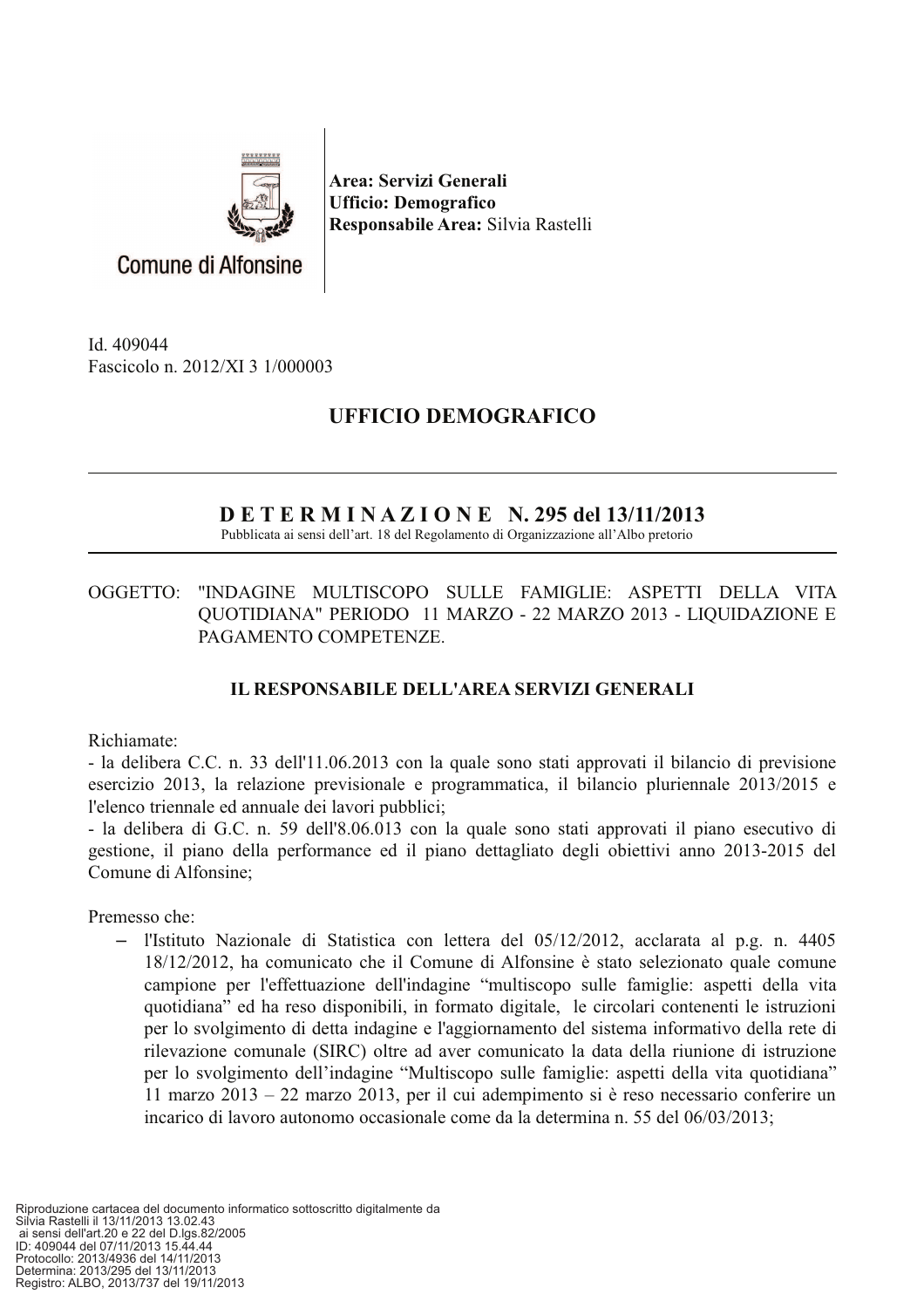- l'indagine è stata svolta dal rilevatore nel periodo di rilevazione, sotto la direzione del responsabile ufficio demografico sig.ra Lia Rossi;
- le famiglie da intervistare e intervistate sono state 23:  $\,$

Vista:

- la comunicazione inviata, via e-mail, dall'ISTAT in data 25/10/2013 contenente le  $\,$ disposizioni relativo all'accredito, con modalità girofondi di tesoreria e con valuta 26/10/2013 sull'applicazione PIC WEB,
- la comunicazione dell'accredito nel c/c di tesoreria, provvisoria di entrata n. 3557 del 29/10/2013 della somma di  $\in$  1.025,16 determinato da  $\in$  989,00 corrispondente alla piena e completa effettuazione di tutte le attività previste oltre al rimborso spese forfetario di  $\epsilon$ 18,08 da corrispondere a ciascun partecipante alle riunioni di istruzione che non opera nella sede dove le riunioni;

Verificato che con determina dell'Unione dei Comuni della Bassa Romagna n. 524 del 14/05/2013 sono state rimborsate alla sig.ra Lia Rossi  $\epsilon$  13,90 per spedizione all'ISTAT, mediante pacco celere, del materiale di rilevazione attingendo dall'impegno 294/1 assunto con determina n. 55 del  $06/03/2013;$ 

Ritenuto opportuno procedere all'accertamento, liquidazione e pagamento agli aventi diritto delle somme spettanti dando atto che la sottoscrizione della determina assorbe il parere di regolarità tecnica attestante la regolarità e la correttezza dell'azione amministrativa, richiesto dall'art. 147-bis D.Lgs. 267/2000 e s.m.i;

Visto lo Statuto del Comune di Alfonsine:

Visto il Regolamento di organizzazione del Comune di Alfonsine, approvato con delibera di G.C. n. 146 del 07/12/2010, in particolare l'art. 30;

Visto il Regolamento comunale per la disciplina dei contratti approvato con delibera C.C. 79 del 29/11/2010, modificato con delibera C.C. 63 del 18/12/2012;

Visti gli artt. 7 e 53, D.Lgs. n. 165/2001 e successive modifiche ed integrazioni:

Visti gli artt. 107, 147-bis, 164, 168, 183 e 191 D.Lgs. n. 267/00 e successive modifiche e integrazioni:

Visto il D.P.R. 633/72 e successive modifiche ed integrazioni;

Visto il D.P.R (T.U.I.R.) 917/1986, ed in particolare l'art. 67 lett. l), modificato dal D.Lgs. n. 344/2003, in vigore dall'1.1.2004;

Visto l'art. 2, comma 26, Legge 335/1995 e successive modifiche ed integrazioni;

Visto il D.Lgs. n. 276/2003;

Visti gli artt. da 2222 a 2228 e seguenti del codice civile;

Vista la circolare Ministero del Lavoro n. 1 dell'8.1.2004;

Vista la circolare I.N.P.S. 22 gennaio 2004 n. 9;

Vista la circolare I.N.P.S. 6 luglio 2004 n. 103;

Vista la Legge n. 311/2004;

Vista la legge 266/2005 – Finanziaria 2006, art. 1, comma 173;

Vista la lettera circolare Corte dei Conti del 15 marzo 2005;

Vista la direttiva Presidente del Consiglio dei Ministri 6 giugno 2006;

Visto il D.L. n. 223/2006 convertito con modifiche dalla L. n. 248/2006;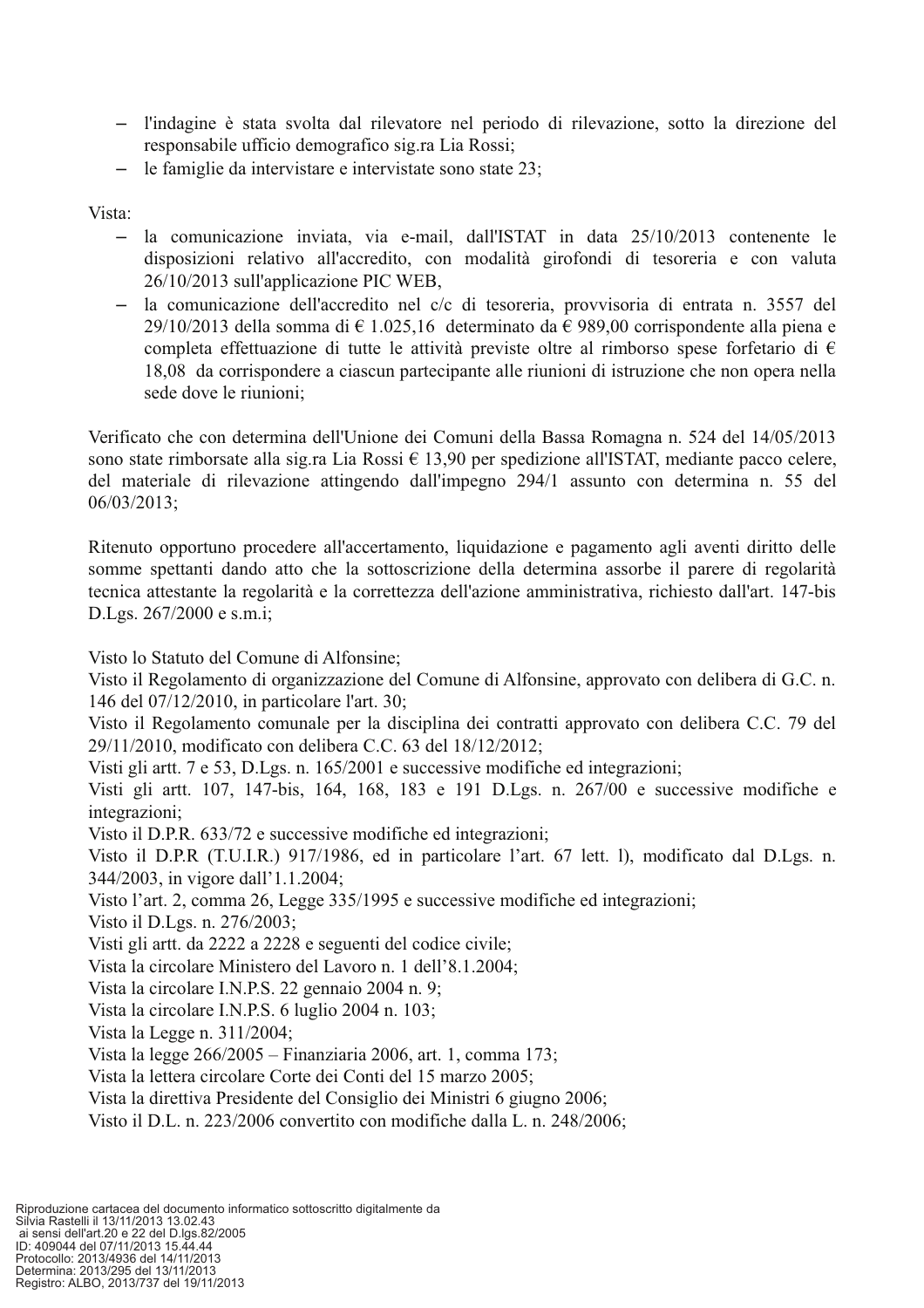Vista la circolare Dipartimento della Funzione Pubblica n. 4 del 15.7.2004;

Vista la circolare Dipartimento della Funzione Pubblica n. 3 del 2.5.2006;

Vista la circolare n. 5 del 21.12.2006 del Dipartimento della Funzione Pubblica ufficio per il personale della pubbliche amministrazioni;

Vista la direttiva del Consiglio dei Ministri Dipartimento della funzione pubblica n. 1 dell'1.2.2007; Vista la direttiva del Consiglio dei Ministri Dipartimento della funzione pubblica n. 3 del 22.2.2007 Vista la delibera n. 4/AUT/2006 della sezione delle autonomie della Corte dei Conti del 17.2.2006:

Vista la delibera n. 6/CONTR/05 della Corte dei Conti adunanza a sezioni riunite del 15.2.2005; Vista la circolare Presidenza del Consiglio dei ministri n. 2 dell'11 marzo 2008;

Visto l'art. 3, commi 18, 54 e seguenti e 76 Legge 24.12.2007 n. 244 come modificati dagli artt. 46 e seguenti del D.L. 112/2008 convertito in L. 133/2008;

Vista la Nota Circolare Presidenza del Consiglio dei Ministri Dipartimento della Funzione Pubblica Ufficio Personale Pubbliche Amministrazioni UPPA n. 01/2008;

Vista la circolare 30 aprile 2008 n. 6/2008 della Presidenza del Consiglio dei ministri dipartimento della funzione pubblica;

Visto l'art. 9, comma 1, lett. a), punto 2, del D.L. n. 78/2009 convertito con modificazioni nella Legge n. 102 del 03/08/2009, che introduce l'obbligo, a carico dei funzionari che adottano provvedimenti che comportano impegni di spesa, di accertare preventivamente che il programma dei conseguenti pagamenti sia compatibile con i relativi stanziamenti di bilancio e con le regole di finanza pubblica:

Vista la delibera G.C. n. 122 dell'11/10/2011 ad oggetto: Art.9 del D.L. 78/2009 convertito in legge n.102/2009 (decreto anticrisi 2009). Rapporto sulle attivita' poste in essere e aggiornamento delle misure organizzative finalizzate al rispetto della tempestivita' di pagamento da parte dell'ente;

Attesa la necessità di acquisire il visto di regolarità contabile espresso dal Responsabile Unione dei comuni della Bassa Romagna, Area Servizi Finanziari, Settore Ragioneria, Servizio U.T Alfonsine, ai sensi e per gli effetti degli artt. 147-bis e 151, comma 4, del D.Lgs. n. 267/2000;

## **DETERMINA**

- 1. Di dare atto che la somma accreditata al Comune di Alfonsine, con valuta 26/10/2013, per lo svolgimento dell'indagine multiscopo sulle famiglie: aspetti della vita quotidiana" periodo 11 marzo – 22 marzo 2013 pari ad  $\epsilon$  1.025,16, come da ordinativo di pagamento emesso dall'ISTAT e provvisoria di entrata n. 3557 del 29/10/2013, risulta accertata al bilancio di previsione anno 2013 cap. 0095AE/6501 acc. 122/1 come da dispositivo della determina n.  $55/2013$ :
- 2. di prendere atto che la somma di  $\epsilon$  938,08, al lordo delle trattenute di legge e della quota relativa agli oneri fiscali e contributivi a carico dell'Ente, compreso  $\epsilon$  18,08 per la partecipazione alla riunione, spetta al rilevatore Rossi Antonella, mentre la somma di  $\epsilon$ 87,08 al lordo di rimborsi e ritenute di legge, compreso  $\epsilon$  18,08 per la partecipazione alla riunione, spettanto al responsabile Ufficio Demografico sig.ra Lia Rossi per il coordinamento e l'organizzazione dell'indagine;